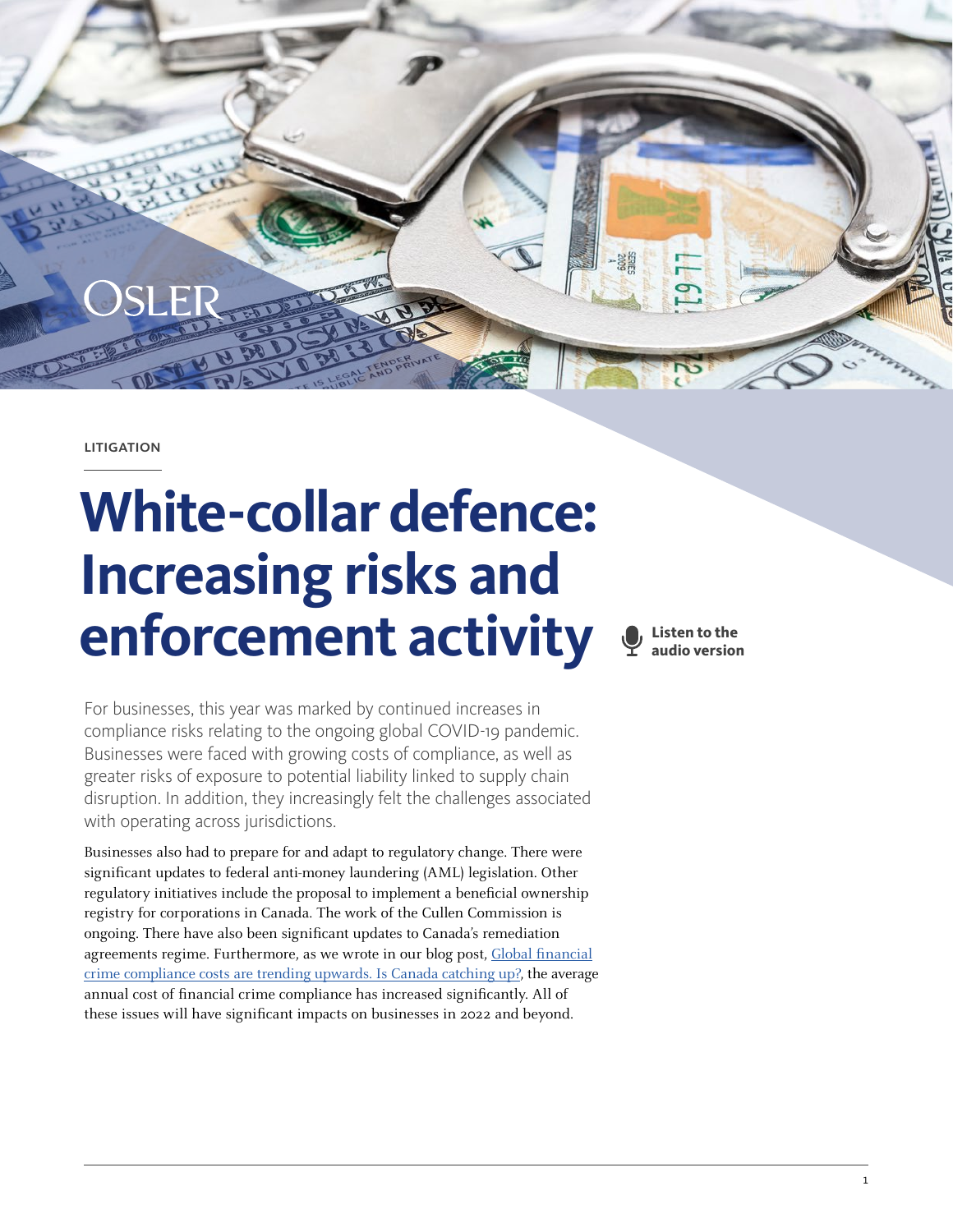## Ongoing risks related to the COVID-19 pandemic

As we wrote in our [2020 Legal Year in Review](https://www.osler.com/en/resources/regulations/2020/evolving-capital-markets-regulatory-enforcement), the COVID-19 pandemic has increased compliance risks for businesses and these trends continued in 2021.

#### Supply chain due diligence

As we discussed in our blog post, [Corruption risk and the COVID-19 pandemic:](https://www.osler.com/en/blogs/risk/may-2020/corruption-risk-and-the-covid-19-pandemic-ensuring-compliance-in-the-era-of-the-new-normal)  [Ensuring compliance in the era of the "new normal,"](https://www.osler.com/en/blogs/risk/may-2020/corruption-risk-and-the-covid-19-pandemic-ensuring-compliance-in-the-era-of-the-new-normal) businesses continue to face material supply chain challenges as a result of the pandemic. While supply chain disruptions will likely continue for a while, their severity should diminish over time as the pandemic resolves.

Nonetheless, even beyond the pandemic, it is critical for businesses to adhere to best practices and maintain appropriate diligence and compliance measures to manage the ever-present and inherent risks – such as opportunities for corrupt or illegal activity – associated with global supply chains. The pressures created by supply chain disruption leave cross-border businesses particularly vulnerable to falling victim to fraud and other criminal activity. At the same time, businesses have been forced to adapt to the demands represented by additional regulatory compliance requirements. Further information regarding potential supply chain issues is included in our [Supply chain disruption in the face of the COVID-19 pandemic](https://legalyearinreview.ca/supply-chain-disruption-in-the-face-of-the-covid-19-pandemic/).

A number of key legal and regulatory developments continue to increase prospective liability for businesses, including in addressing supply chain compliance:

- In May 2021, Canada released its new model Foreign Investment Promotion and Protection Agreement (the [2021 Model FIPA\)](https://www.international.gc.ca/trade-commerce/trade-agreements-accords-commerciaux/agr-acc/fipa-apie/2021_model_fipa-2021_modele_apie.aspx?lang=eng). The 2021 Model FIPA expands on previous provisions regarding responsible business conduct (formerly called "corporate social responsibility") and includes the promotion of internationally recognized standards that investors are encouraged to incorporate into investment agreements. As we described in our blog post, [New Canadian foreign investment promotion and protection model expands](https://www.osler.com/en/blogs/risk/june-2021/new-canadian-foreign-investment-promotion-and-protection-model-expands-responsible-business-conduct) [responsible business conduct provisions](https://www.osler.com/en/blogs/risk/june-2021/new-canadian-foreign-investment-promotion-and-protection-model-expands-responsible-business-conduct), although not obligated to do so, parties who adopt the model are encouraged to
	- { reaffirm that investors and their investments must comply with domestic laws and regulations of the host state, including human rights, the rights of Indigenous peoples, gender equality, environmental protection and labour
	- $\alpha$  reaffirm the importance of internationally recognized standards of responsible business conduct, including the OECD Guidelines for Multinational Enterprises and the United Nations Guiding Principles on Business and Human Rights
	- { encourage investors to voluntarily incorporate such standards into business practices and internal policies
	- { encourage investors to undertake engagement and dialogue with Indigenous peoples and local communities
	- cooperate on and facilitate joint initiatives to promote responsible business conduct
- The Supreme Court of Canada [held](https://scc-csc.lexum.com/scc-csc/scc-csc/en/item/18169/index.do) in a 2020 decision that Canadian companies may face civil liability in Canada for human rights abuses overseas, even by indirect operating subsidiaries (refer to our [Osler Update on the decision](https://www.osler.com/en/resources/governance/2020/supreme-court-of-canada-opens-door-to-liability-for-alleged-human-rights-abuses-abroad)).

It is critical for businesses to adhere to best practices and maintain appropriate diligence and compliance measures to manage the ever-present and inherent risks – such as opportunities for corrupt or illegal activity – associated with global supply chains.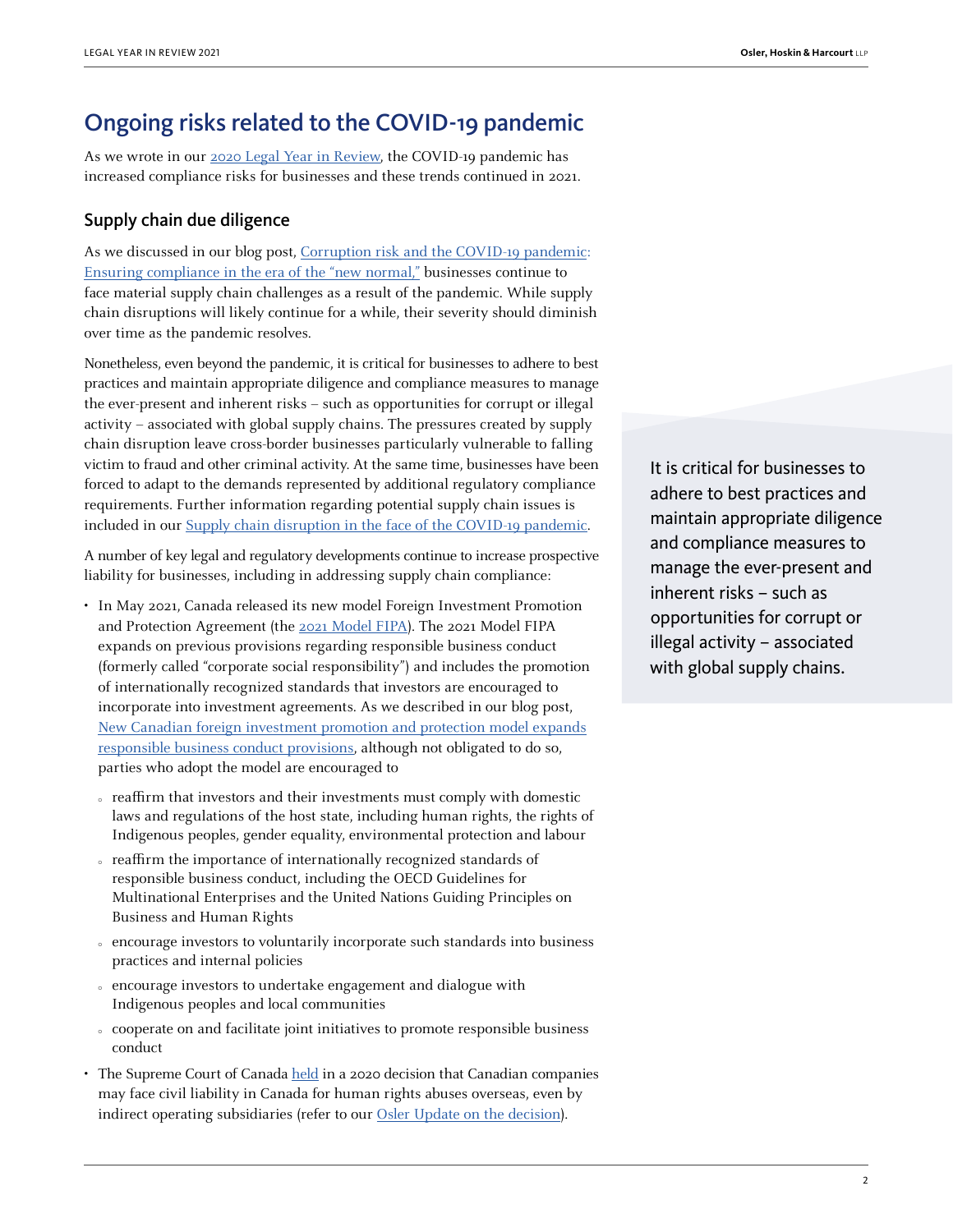This increased emphasis on human rights and ethical business obligations in Canada is consistent with global trends in support of internationally responsible business conduct. For example, in June 2021, Germany passed its Supply Due Diligence Chain Act. This legislation, which is expected to come into effect in January 2023, will require companies to report international human rights and certain environmental abuses along their supply chains.

The German enactment followed the March 2021 adoption by the European Parliament of a proposal for a mandatory due diligence [directive](https://ec.europa.eu/info/law/better-regulation/have-your-say/initiatives/12548-Sustainable-corporate-governance_en) aimed at incorporating sustainability into long-term business strategies, which is expected to come into force in late 2022 or early 2023. Among other things, it aims to address environment and labour abuses in corporate supply chains and includes new due diligence rules to oblige companies to integrate sustainability criteria into their decision making. These measures follow the December 2020 announcement by the European Union (EU) of the introduction of a new global sanctions regime, as we discussed in [New Canadian foreign investment promotion](https://www.osler.com/en/blogs/risk/june-2021/new-canadian-foreign-investment-promotion-and-protection-model-expands-responsible-business-conduct) [and protection model expands responsible business conduct provisions.](https://www.osler.com/en/blogs/risk/june-2021/new-canadian-foreign-investment-promotion-and-protection-model-expands-responsible-business-conduct) The new regime would allow the EU to target individuals, entities and bodies (both state and non-state actors) involved in serious human rights violations worldwide regardless of where they occurred.

As a result of heightened compliance risks created by supply chain disruption and an enhanced focus on human rights and ethical business obligations in Canada and overseas, it is crucial for businesses to complete comprehensive due diligence on their suppliers and contractors. Organizations must understand with whom they are doing business at all stages of the supply chain. Businesses are also well-advised to implement appropriate oversight mechanisms within existing supplier relationships.

#### Corporate liability for agents

The realities of the pandemic have meant that when suppliers are unable to secure inventories or complete their functions within the supply chain, they are engaging agents to assist across domestic or global operations. In this environment, it is crucial for businesses to understand that they can be held criminally liable not only for the acts of their employees, but also of their agents.

Businesses can be held criminally liable for the acts of contractors, suppliers, distributors or other counterparties under federal legislation such as the Criminal Code or the Corruption of Foreign Public Officials Act. Potential criminal liability can arise when senior corporate officers are aware of, or turn a blind eye toward, illegal acts committed by agents, employees or counterparties, including corruption, fraud, money laundering, sanctions violations and other economic crimes.

It is the responsibility of businesses to ensure that their agents are acting in compliance with applicable laws. Given the heightened risks arising from the impact of the COVID-19 pandemic on supply chains, it is more important than ever for management to take proactive steps to ensure that a commitment to compliance emanates throughout the organization – starting with the "tone at the top." This includes not only officers, directors and employees of the organization, but also all others acting on its behalf. Best practices include having adequate compliance policies and providing compliance training for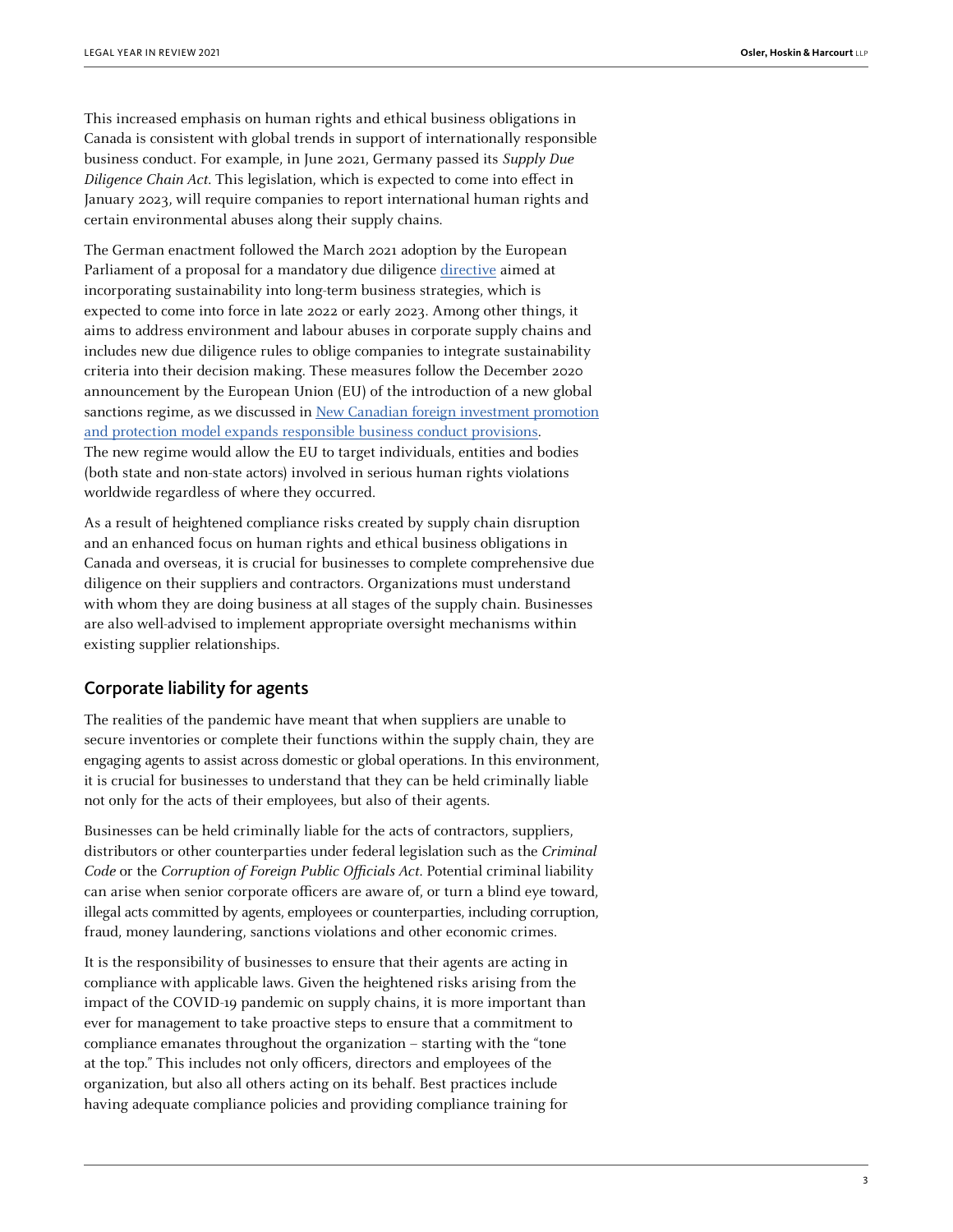employees and agents alike. In addition, businesses are well-advised to obtain appropriate representations and warranties in agreements entered into with agents, suppliers and other counterparties.

#### Risks associated with operating across jurisdictions

Given the risks associated with shifting international operations during the pandemic and the new challenges presented by increasingly sophisticated sources of crime, it is important for businesses to recognize the unique risks associated with investigations in a cross-border context. Multijurisdictional investigations have become more common, making it essential for businesses who are the targets of such investigations to understand how to effectively deal with foreign regulators and other authorities.

Businesses facing multijurisdictional investigations should consider how best to engage with foreign authorities to protect their interests. For example, it may be necessary to consider whether a global resolution is possible, particularly where it is uncertain whether authorities will coordinate their efforts with their counterparts in other jurisdictions. Further, it is good practice to involve counsel with knowledge of the local culture and regulations in the jurisdiction involved, as cultural differences and language barriers can hinder the investigation process. It is critical for businesses involved in such investigations to consider whether the laws of multiple jurisdictions potentially apply and whether those laws may be inconsistent with or conflict with each other. In cases where a foreign regulatory authority issues a request for information from a business that is the target of an investigation, certain privacy and constitutional legal requirements could be at stake in more than one jurisdiction.

Among other things, it may be critical to consider the application of data protection and privacy laws in respect of data sought by foreign authorities, both in the jurisdiction where the target is located and where the investigation is being conducted. Either may impose restrictions on the transfer of data across borders. For example, the EU's General Data Protection Regulation (GDPR) imposes certain limitations on the transfer and processing of data to a third country outside the EU for the purposes of disclosing materials to a foreign authority.

In addition, Canadian companies facing a subpoena or production order from a foreign state may not be able to rely on compulsion of law exemptions to privacy and confidentiality obligations to avoid liability for disclosure. In particular, if the instrument through which production is sought is not binding in Canada and no corresponding Canadian order is sought (for instance, U.S. securities regulators may seek production of information from a Canadian company whose securities are listed on U.S. exchanges), compulsion of law exemptions may not be available to the company. The risks associated with these types of requests have increased following amendments to the Bank Secrecy Act in the U.S. which granted increased powers to U.S. governmental agencies to subpoena information from foreign financial institutions if the foreign bank maintains a U.S. correspondent account. In such a case, the targeted business may find itself constrained in its ability to comply with disclosure requests from a foreign authority, while also trying to respect applicable data protection requirements in its home jurisdiction.

Multijurisdictional investigations have become more common, making it essential for businesses who are the targets of such investigations to understand how to effectively deal with foreign regulators and other authorities.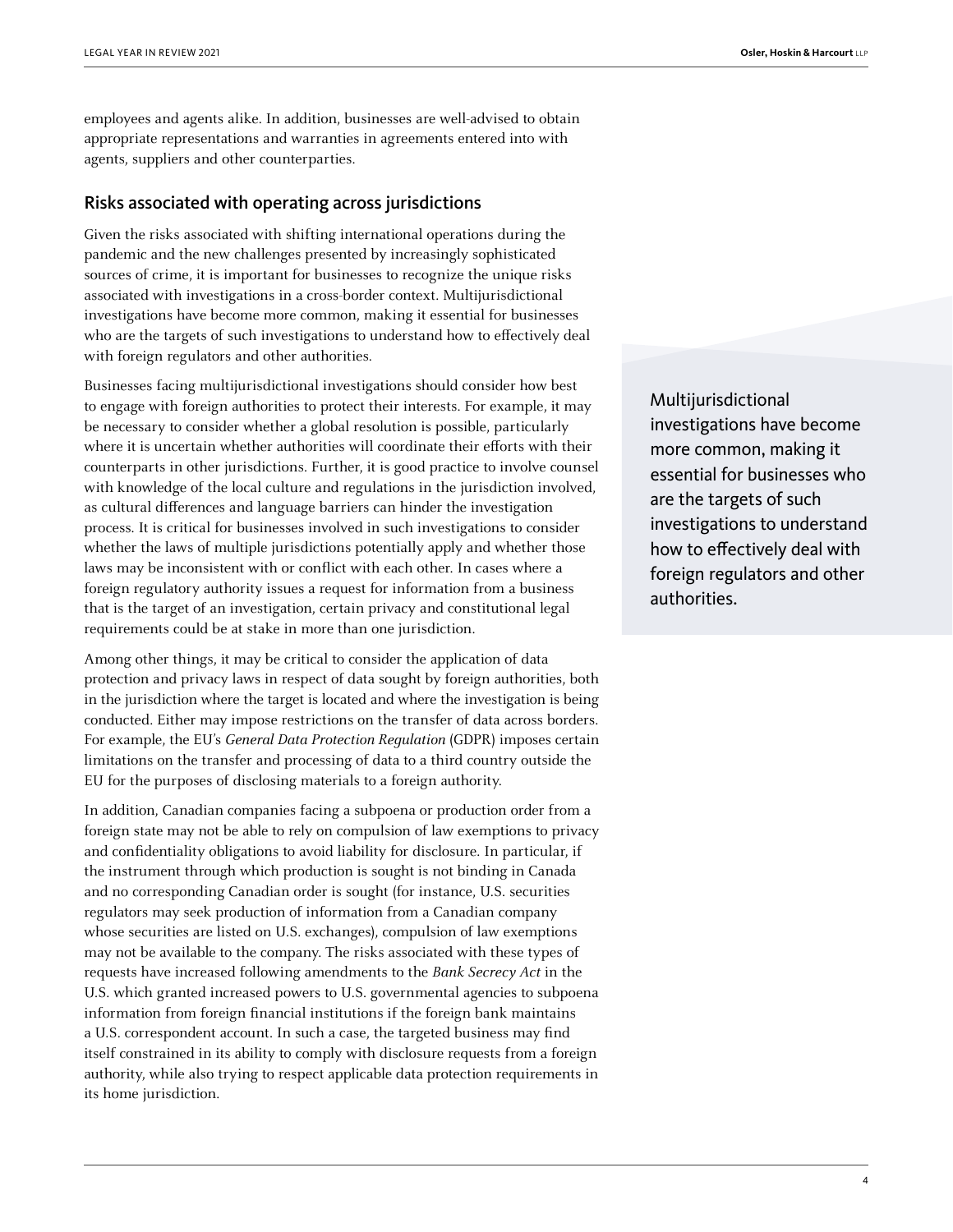## Anti-money laundering developments

As we wrote [last year,](https://www.osler.com/en/resources/regulations/2020/evolving-capital-markets-regulatory-enforcement) public focus on white-collar issues in Canada has been significantly directed towards money laundering in recent years. There were noteworthy Canadian anti-money laundering developments in 2021.

#### Amendments to PCMLTFA

As we wrote in our blog post, [Is Canada rising to the challenge? Responding](https://www.osler.com/en/blogs/risk/may-2021/is-canada-rising-to-the-challenge-responding-to-calls-for-more-effective-financial-crime-prevention) [to calls for more effective financial crime prevention and enforcement](https://www.osler.com/en/blogs/risk/may-2021/is-canada-rising-to-the-challenge-responding-to-calls-for-more-effective-financial-crime-prevention), significant amendments to the regulations under the [Proceeds of Crime \(Money](https://laws-lois.justice.gc.ca/eng/acts/P-24.501/) [Laundering\) and Terrorist Financing Act](https://laws-lois.justice.gc.ca/eng/acts/P-24.501/) (the Amendments) came into force on June 1, 2021. Taken together, these Amendments effect a sizeable overhaul of the anti-money laundering and terrorist financing regulatory landscape in Canada. These changes include, among other things, beneficial ownership reporting obligations, new virtual currency obligations, identification methods for KYC (know your client), and recordkeeping and reporting changes. Further information is available in [our guide to the Amendments.](https://www.osler.com/en/resources/in-focus/anti-money-laundering-in-canada-a-guide-to-the-june-1-2021-changes)

### Beneficial ownership registry

As we wrote in our blog post, [Canada's budget introduces long-awaited](https://www.osler.com/en/blogs/risk/april-2021/canada-s-budget-introduces-long-awaited-beneficial-ownership-registry-to-combat-money-laundering) [beneficial ownership registry to combat money laundering](https://www.osler.com/en/blogs/risk/april-2021/canada-s-budget-introduces-long-awaited-beneficial-ownership-registry-to-combat-money-laundering), and discuss in our [A dynamic year for capital markets enforcement article](https://legalyearinreview.ca/a-dynamic-year-for-capital-markets-enforcement/), in its [Annual](https://www.budget.gc.ca/2021/report-rapport/toc-tdm-en.html) [Budget](https://www.budget.gc.ca/2021/report-rapport/toc-tdm-en.html) released April 19, 2021 (the Budget), the Government of Canada announced funding for the implementation of a beneficial ownership registry for corporations in Canada. The Budget proposed to provide \$2.1 million over two years to Innovation, Science and Economic Development Canada to build and implement a publicly accessible corporate beneficial ownership registry by 2025. The purpose of the new registry was to better "catch those who attempt to launder money, evade taxes, or commit other complex financial crimes." Although the federal government was dissolved in the 2021 election, it is likely the newly elected government will enact similar measures.

The establishment of a beneficial ownership registry would represent a further step for Canada toward a risk-based approach to AML compliance consistent with the approach taken by several other jurisdictions, including the U.K. and the U.S.

#### Update on the Cullen Commission

The Commission of Inquiry into Money Laundering in British Columbia (the Cullen Commission), which was established in May 2019, continued its proceedings throughout 2021.

The Cullen Commission is led by B.C. Supreme Court Justice Allen Cullen and its mandate is to inquire into and report on money laundering in B.C. Specifically, the Cullen Commission is tasked with determining where and how money laundering is taking place and why it has been allowed to happen, as well as whether and how it can be prevented. The Cullen Commission's work remains ongoing and participants made closing submissions in October of this year. Recommendations from the Commission, likely to be released in 2022, are expected to have a significant impact on the regulatory approach to combating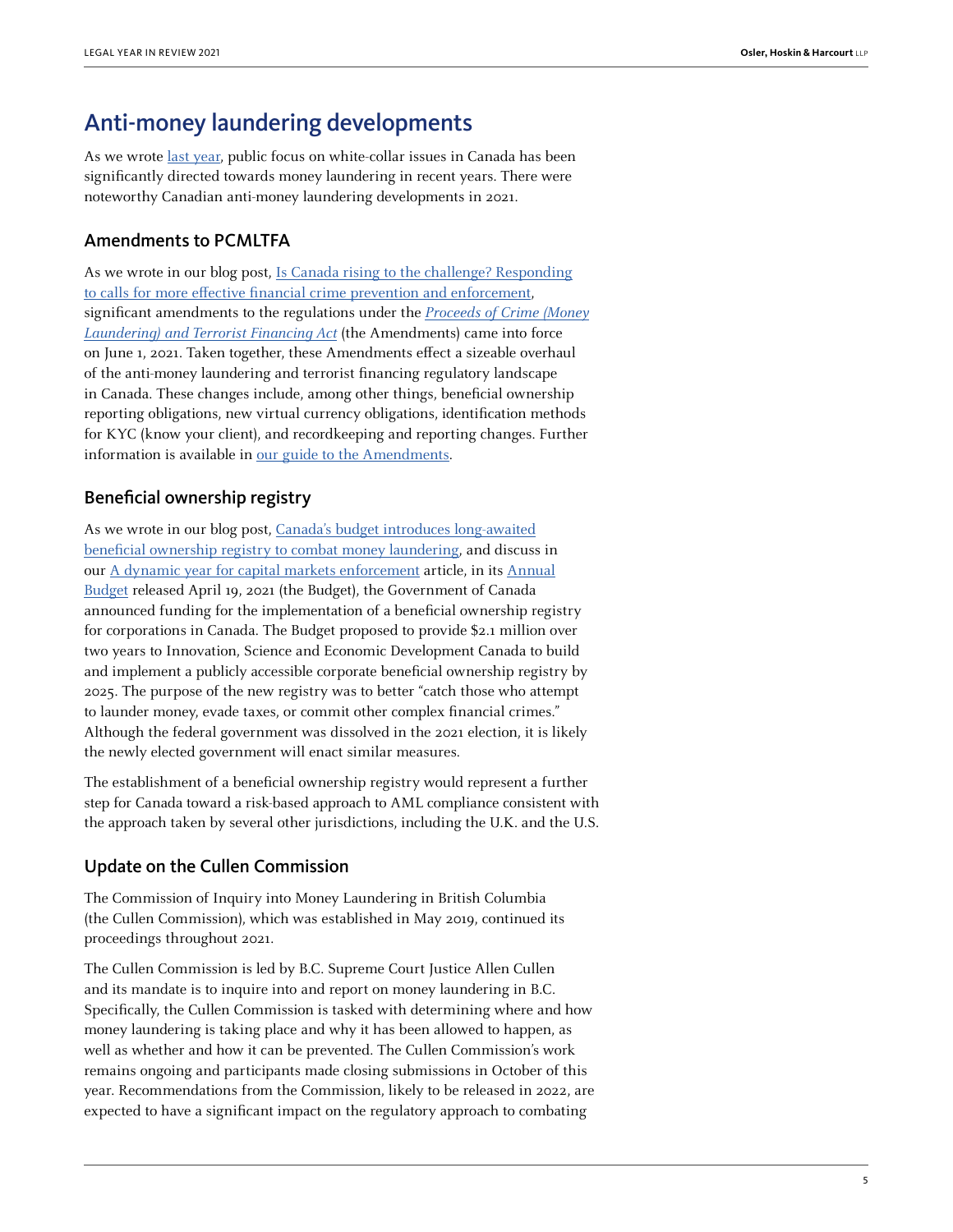money laundering in Canada in the future. Learn more about the Cullen Commission in [our article in Osler's 2020 Legal Year in Review](https://www.osler.com/en/resources/critical-situations/2020/key-developments-in-white-collar-defence
).

## Enforcement and update on remediation agreements

Notably, a new potential remediation agreement was announced in 2021. On September 23, 2021, the RCMP announced charges of fraud against two divisions of SNC-Lavalin and two of its executives in connection with the Jacques Cartier Bridge project in Montréal. Simultaneously, the Québec Directeur des poursuites criminelles et pénales (DPCP) announced that SNC-Lavalin was invited to enter into negotiations with a view to entering into a remediation agreement.

Canada's deferred prosecution agreement (DPA) regime – referred to in Canada as remediation agreements – [came into force](https://www.osler.com/en/blogs/risk/september-2018/deferred-prosecution-agreements-dpas-come-into-force-in-canada) on September 19, 2018. A DPA (or remediation agreement) is an agreement entered into between a prosecutor and a company alleged to have engaged in economic crimes. The effect of the DPA is to suspend the outstanding prosecution while simultaneously establishing specified undertakings that the organization must fulfill to avoid facing the potential criminal charges. These undertakings often include fines, remediation measures, enhanced reporting requirements, as well as allowing for independent third-party oversight of corporations' compliance techniques. Once the accused company has fulfilled the terms of the DPA, the charges will be dropped. This tool has been actively used to reduce corporate criminal behaviour in other jurisdictions such as the U.K. and U.S. For more information on remediation agreements, please see our blog posts on osler.com, [World bank](https://www.osler.com/en/blogs/risk/march-2021/world-bank-debars-german-company-for-thirteen-months) [debars German company for thirteen months](https://www.osler.com/en/blogs/risk/march-2021/world-bank-debars-german-company-for-thirteen-months), [Deferred Prosecution Agreements](https://www.osler.com/en/blogs/risk/september-2018/deferred-prosecution-agreements-dpas-come-into-force-in-canada) [\(DPAs\) come into force in Canada](https://www.osler.com/en/blogs/risk/september-2018/deferred-prosecution-agreements-dpas-come-into-force-in-canada) and [Canada's deferred prosecution](https://www.osler.com/en/resources/regulations/2020/canada-s-deferred-prosecution-agreements-still-waiting-for-takeoff) [agreements: Still waiting for takeoff.](https://www.osler.com/en/resources/regulations/2020/canada-s-deferred-prosecution-agreements-still-waiting-for-takeoff)

To date there has been little use of this new tool. Negotiation of a remediation agreement represents a significant milestone for the regime, which is likely to become an important part of Canada's white-collar crime enforcement framework in the future.

As we head into 2022 and businesses continue to face the increased compliance risks associated with the pandemic, we anticipate a continuation of increased enforcement activity and regulatory initiatives to combat white-collar crimes. In this environment, it is crucial for businesses to maintain a demonstrated commitment to compliance.

As we head into 2022 and businesses continue to face the increased compliance risks associated with the pandemic, we anticipate a continuation of increased enforcement activity and regulatory initiatives to combat white-collar crimes.